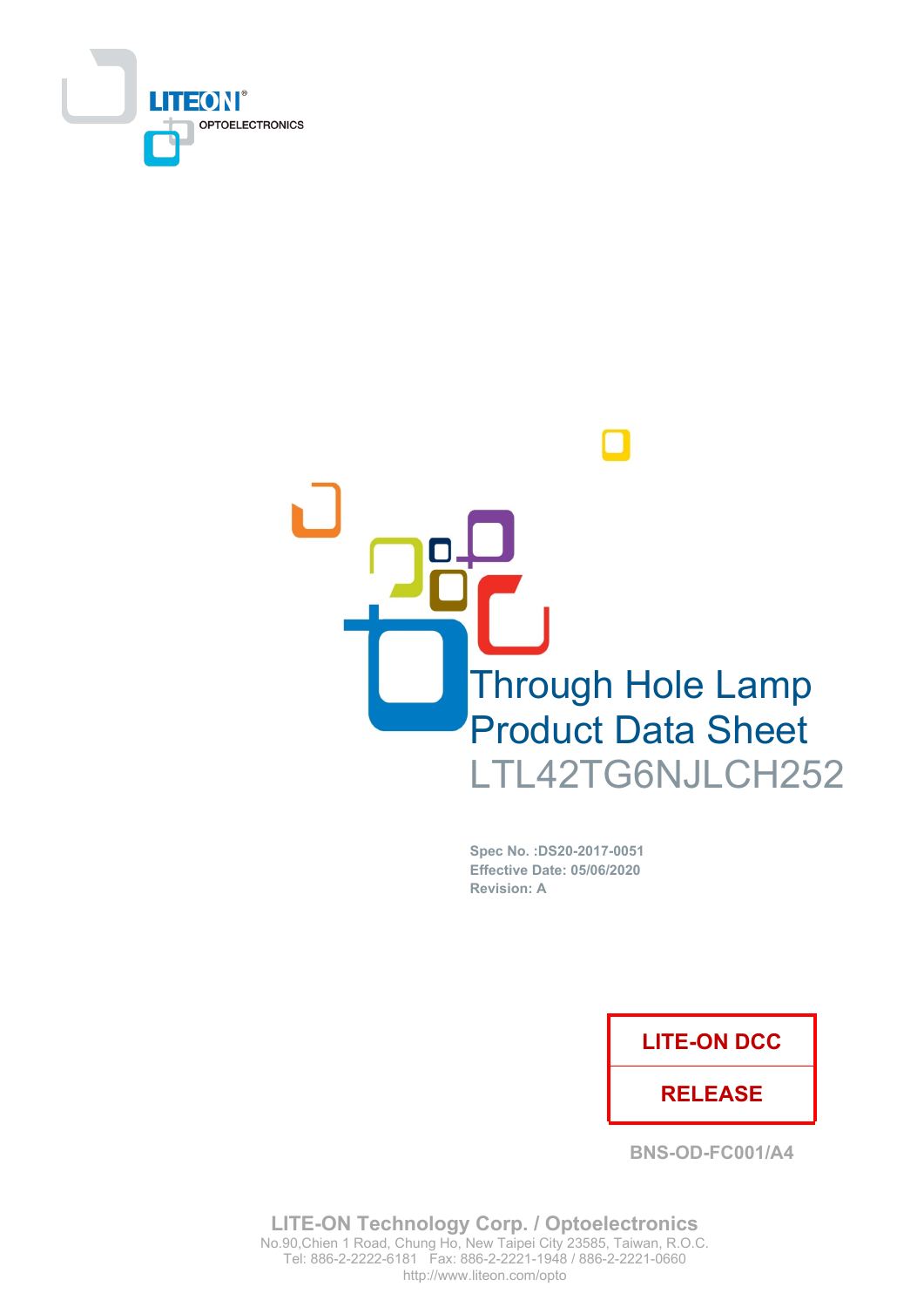



Through Hole Lamp LTL42TG6NJLCH252

# **Through Hole Lamp**

# LTL42TG6NJLCH252

| <b>Rev</b>                                   | <b>Description</b>                          | <b>By</b>  | <b>Date</b> |  |  |  |
|----------------------------------------------|---------------------------------------------|------------|-------------|--|--|--|
| P001                                         | Preliminary Specification (RDR-20161495-01) | Mike Chang | 12/08/2016  |  |  |  |
| P002                                         | <b>Update Outline Dimension</b>             | Mike Chang | 12/15/2016  |  |  |  |
| P003                                         | <b>Update Outline Dimension</b>             | Mike Chang | 12/21/2016  |  |  |  |
| P004                                         | <b>Update Outline Dimension</b>             | Mike Chang | 01/03/2017  |  |  |  |
|                                              |                                             |            |             |  |  |  |
|                                              |                                             |            |             |  |  |  |
| Above data for PD and Customer tracking only |                                             |            |             |  |  |  |
|                                              | New Specification                           | Chalerm Y. | 04/25/2017  |  |  |  |
| A                                            | <b>Updated Outline Drawing</b>              | Javy H.    | 04/24/2020  |  |  |  |
|                                              |                                             |            |             |  |  |  |
|                                              |                                             |            |             |  |  |  |
|                                              |                                             |            |             |  |  |  |
|                                              |                                             |            |             |  |  |  |
|                                              |                                             |            |             |  |  |  |

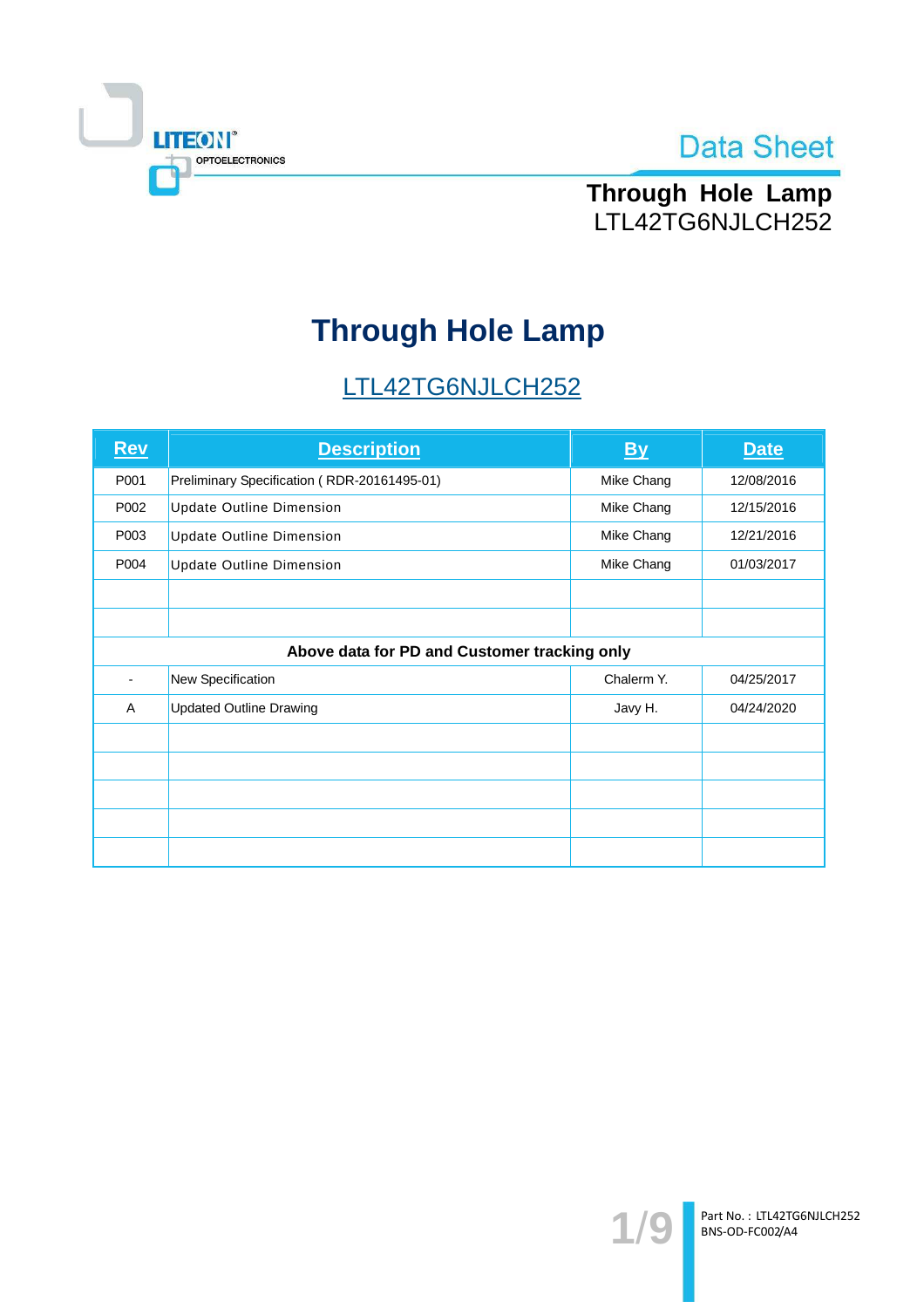

Part No.: LTL42TG6NJLCH252

BNS-OD-FC002/A4

# **Through Hole Lamp** LTL42TG6NJLCH252

## 1. Description

CBI (Circuit Board Indicator) is a black plastic right angle Holder (Housing) which mates with Lite-On LED lamps. Lite-On CBI is available in a wide variety of packages, including top-view (Spacer) or right angle and horizontal or vertical arrays which is stackable and easy to assembly.

#### 1.1. Features

- Designed for ease in circuit board assembly.  $\blacksquare$
- Black case enhance contrast ratio.  $\blacksquare$
- Solid state light source.  $\blacksquare$
- Low power consumption & High efficiency.  $\blacksquare$
- Lead free product & RoHS Compliant.
- T-1 lamp: emitted color is InGaN green with white  $\blacksquare$ diffused lens.

## **1.2. Applications**

- Communication
- Computer
- Consumer
- Industrial

## **2. Outline Dimensions**



#### **Notes:**

- 1. All dimensions are in millimeters [inches].
- 2. Tolerance is ±0.25mm (.010") unless otherwise noted.
- 3. The Holder (Housing) material is plastic / black.
- 4. The LED lamp is green color with white diffused lens.
- 5. Specifications are subject to change without notice.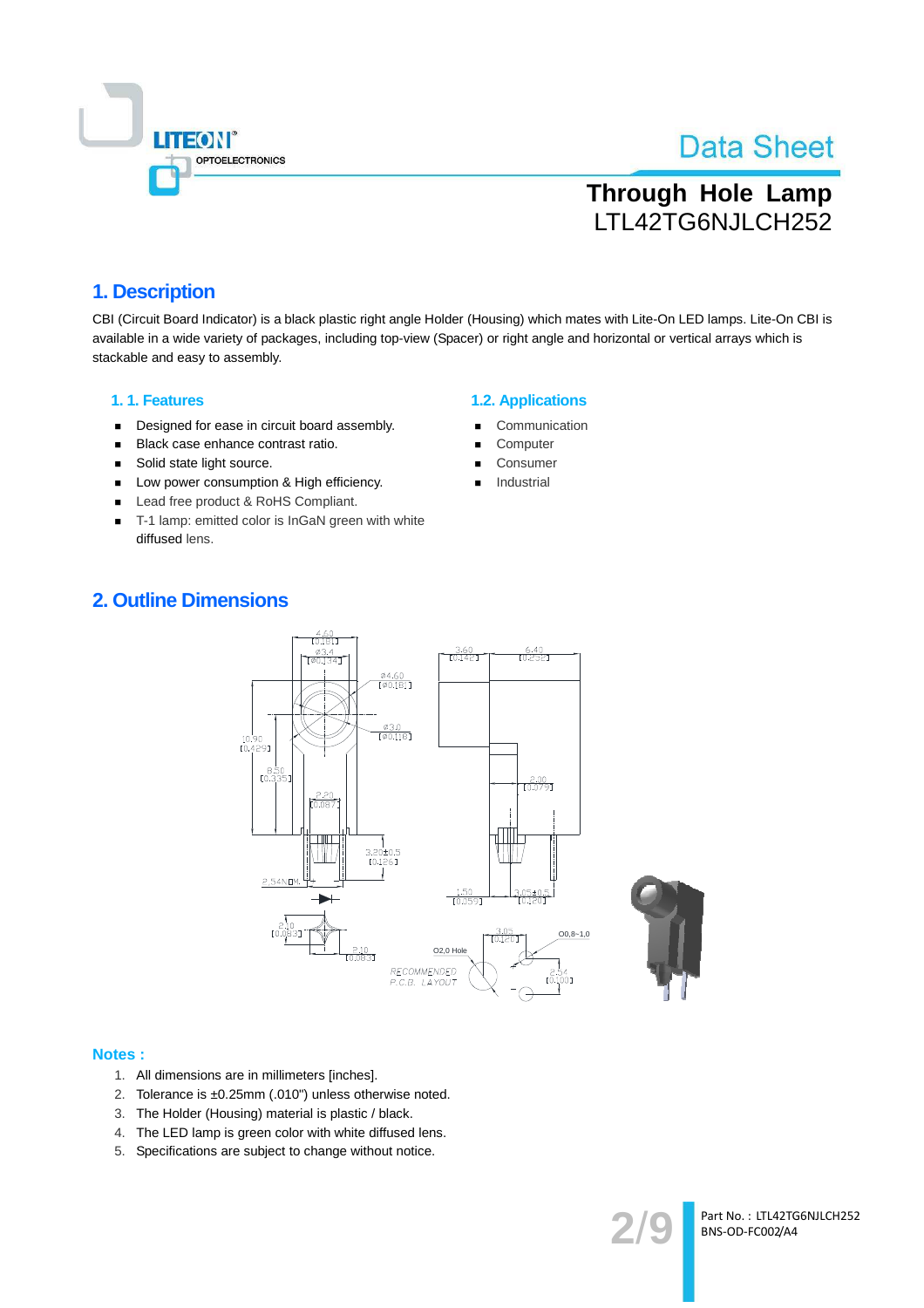

# Through Hole Lamp LTL42TG6NJLCH252

# 3. Absolute Maximum Ratings at TA=25°C

| <b>Parameter</b>                                   | <b>Maximum Rating</b>   | <b>Unit</b> |  |
|----------------------------------------------------|-------------------------|-------------|--|
| <b>Power Dissipation</b>                           | 120                     | mW          |  |
| <b>Peak Forward Current</b>                        |                         |             |  |
| (Duty Cycle $\leq$ 1/10, Pulse Width $\leq$ 0.1ms) | 100                     | mA          |  |
| <b>DC Forward Current</b>                          | 30                      | mA          |  |
| <b>Operating Temperature Range</b>                 | $-40C$ to + 85°C        |             |  |
| Storage Temperature Range                          | -40°C to + 100°C        |             |  |
| <b>Lead Soldering Temperature</b>                  |                         |             |  |
| [2.0mm (.079") From Body]                          | 260℃ for 5 Seconds Max. |             |  |

## 4. Electrical / Optical Characteristics at TA=25°C

| <b>Parameter</b>         | <b>Symbol</b> | Min. | Typ.                     | Max. | <b>Unit</b> | <b>Test Condition</b> |
|--------------------------|---------------|------|--------------------------|------|-------------|-----------------------|
|                          |               | 50   |                          | 110  |             | $IF = 2mA$            |
| Luminous Intensity       | IV            | 140  | $\overline{\phantom{a}}$ | 400  | mcd         | $IF = 20mA$           |
|                          |               |      |                          |      |             | Note 1, 5             |
| Viewing Angle            | $2\theta$ 1/2 |      | 100                      |      | deg         | Note 2 (Fig.6)        |
|                          |               |      | 518                      |      |             | Measurement           |
| Peak Emission Wavelength | λP            |      |                          |      |             | @Peak (Fig.1)         |
| Dominant Wavelength      | λd            | 527  |                          | 535  | nm          | Note 4                |
| Spectral Line Half-Width | Δλ            |      | 35                       |      | nm          |                       |
|                          |               | 1.9  | 2.6                      | 3.0  | V           | $IF = 2mA$            |
| <b>Forward Voltage</b>   | <b>VF</b>     | 2.5  | 3.0                      | 3.8  |             | $IF = 10mA$           |
| <b>Reverse Current</b>   | IR.           |      |                          | 10   | μA          | $VR = 5V$ , Note 6    |

#### **NOTE:**

1. Luminous intensity is measured with a light sensor and filter combination that approximates the CIE eye-response curve.

2. 01/2 is the off-axis angle at which the luminous intensity is half the axial luminous intensity.

3. The dominant wavelength, Ad is derived from the CIE chromaticity diagram and represents the single wavelength which defines the color of the device.

- 4. Iv classification code is marked on each packing bag.
- 5. The Iv guarantee should be added ±15% tolerance.

6. Reverse voltage (VR) condition is applied for IR test only. The device is not designed for reverse operation.

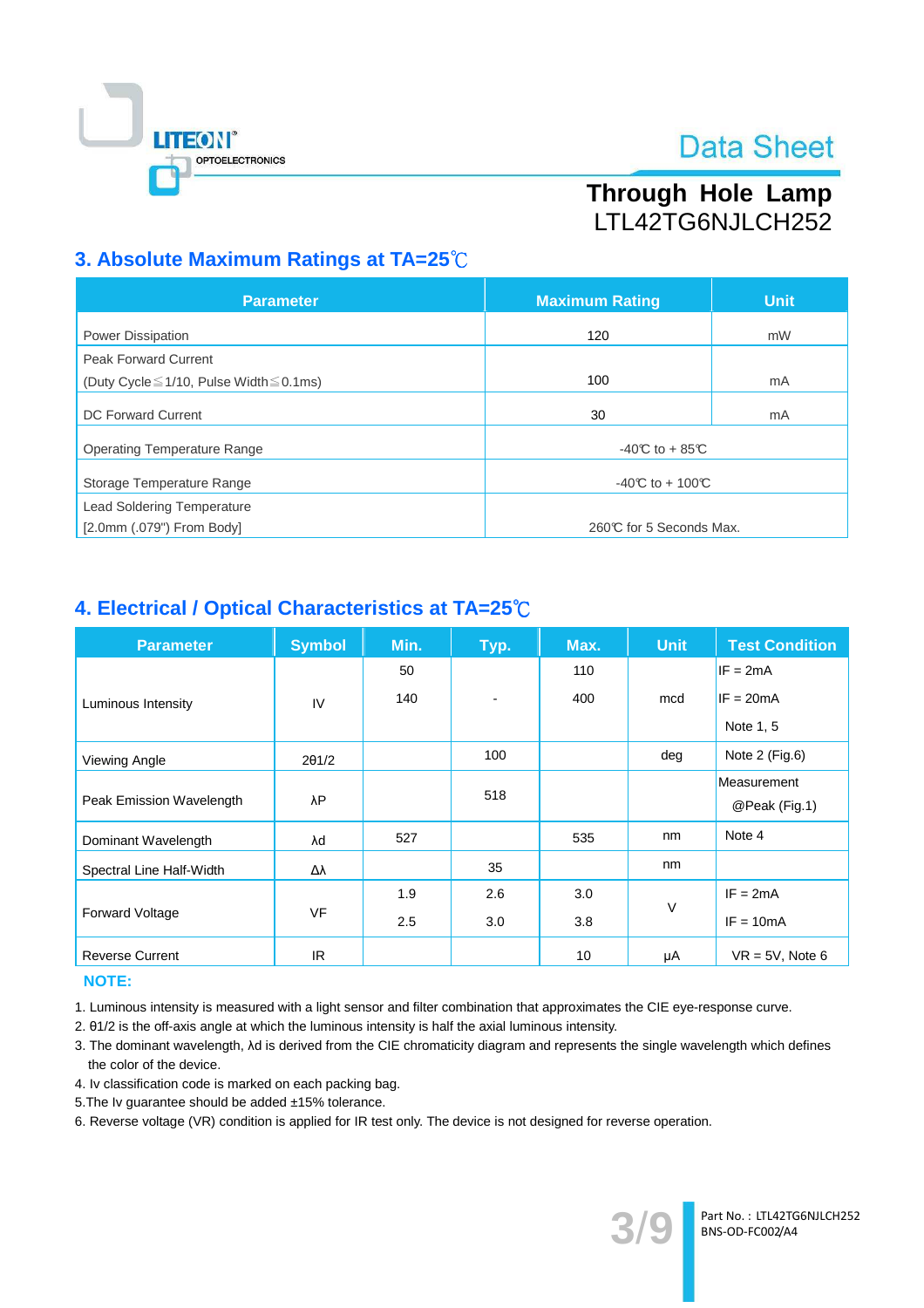

# Through Hole Lamp LTL42TG6NJLCH252

## **5. Typical Electrical / Optical Characteristics Curves**

(25℃ Ambient Temperature Unless Otherwise Noted)





Fig.6 Spatial Distribution

Part No.: LTL42TG6NJLCH252 BNS-OD-FC002/A4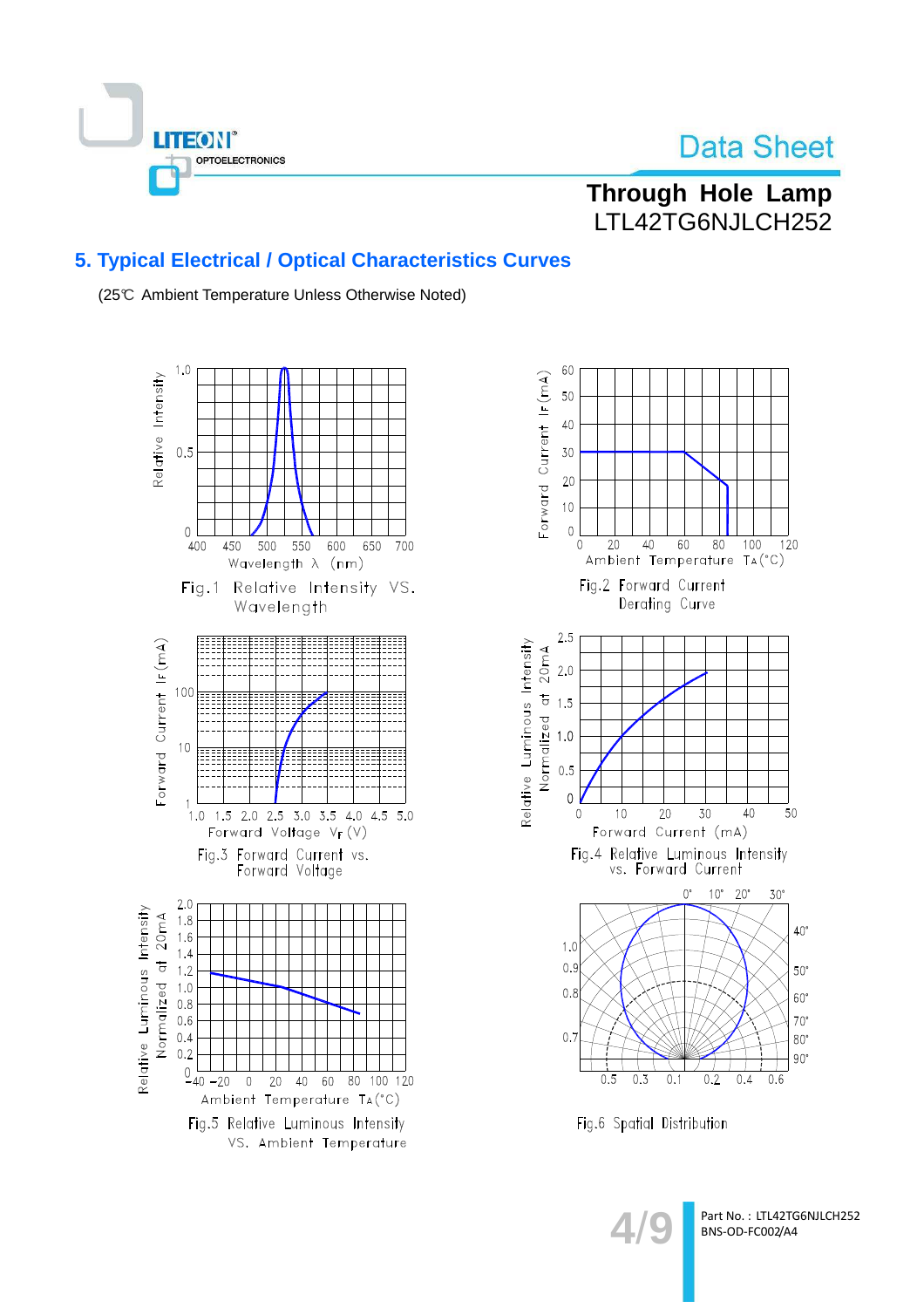

# Through Hole Lamp LTL42TG6NJLCH252

## **6. Packing Specification**



Part No.: LTL42TG6NJLCH252 BNS-OD-FC002/A4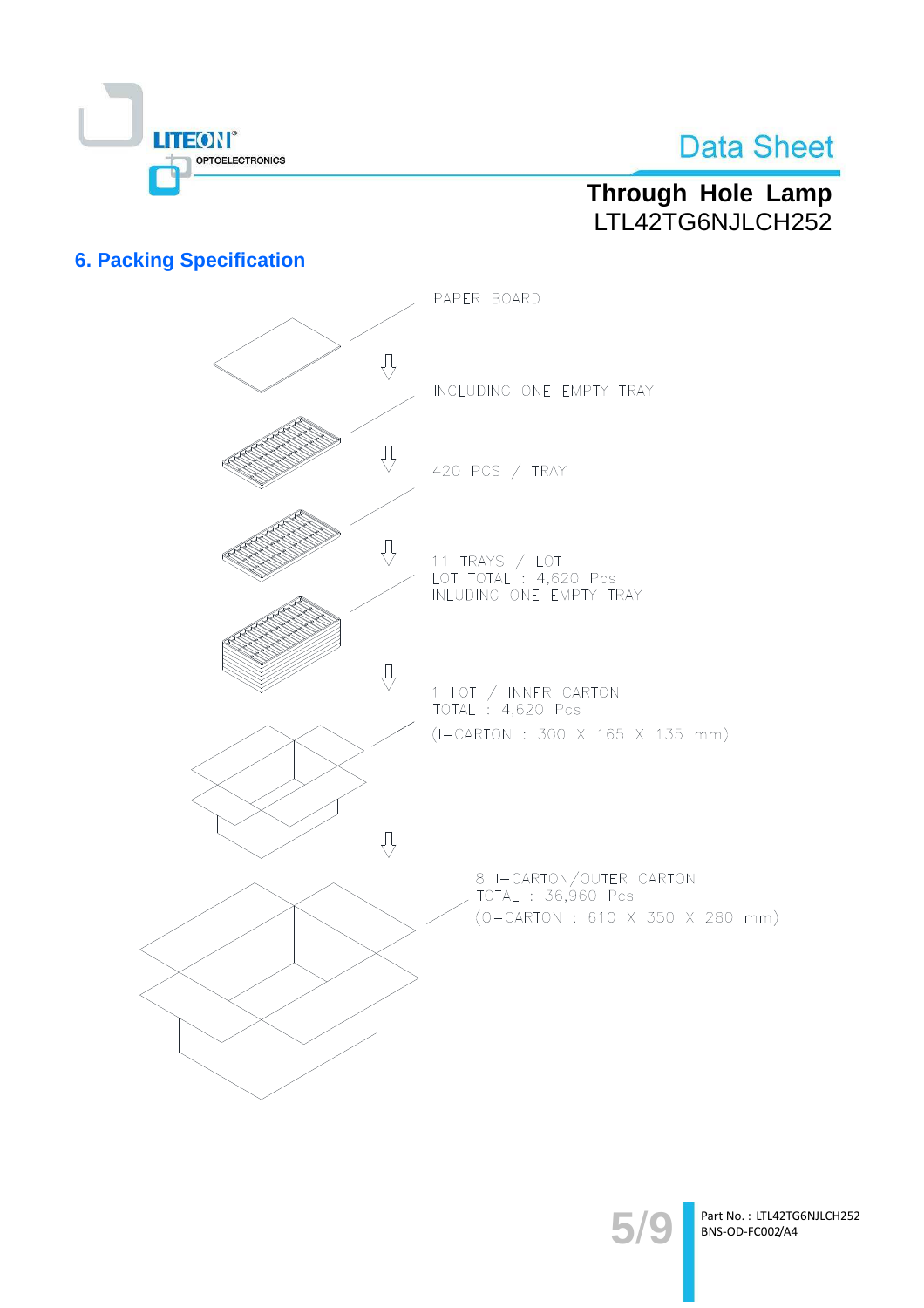

# Through Hole Lamp<br>LTL42TG6NJLCH252

# **7. Bin Table Specification**

| Luminous Intensity, Unit: mcd, IF=2mA |      |      |  |  |  |
|---------------------------------------|------|------|--|--|--|
| <b>Iv Bin Code</b>                    | Min. | Max. |  |  |  |
| С                                     | 50   | 65   |  |  |  |
|                                       | 65   | 85   |  |  |  |
| F                                     | 85   | 110  |  |  |  |

Note: Tolerance of each bin limit is ±15%

| Dominant Wavelength, Unit :nm, IF=2mA |       |       |  |  |
|---------------------------------------|-------|-------|--|--|
| <b>Hue Bin Code</b>                   | Min.  | Max.  |  |  |
| G <sub>12</sub>                       | 527.0 | 531.0 |  |  |
| G <sub>13</sub>                       | 531.0 | 535.0 |  |  |

Note: Tolerance of each bin limit is ±1nm

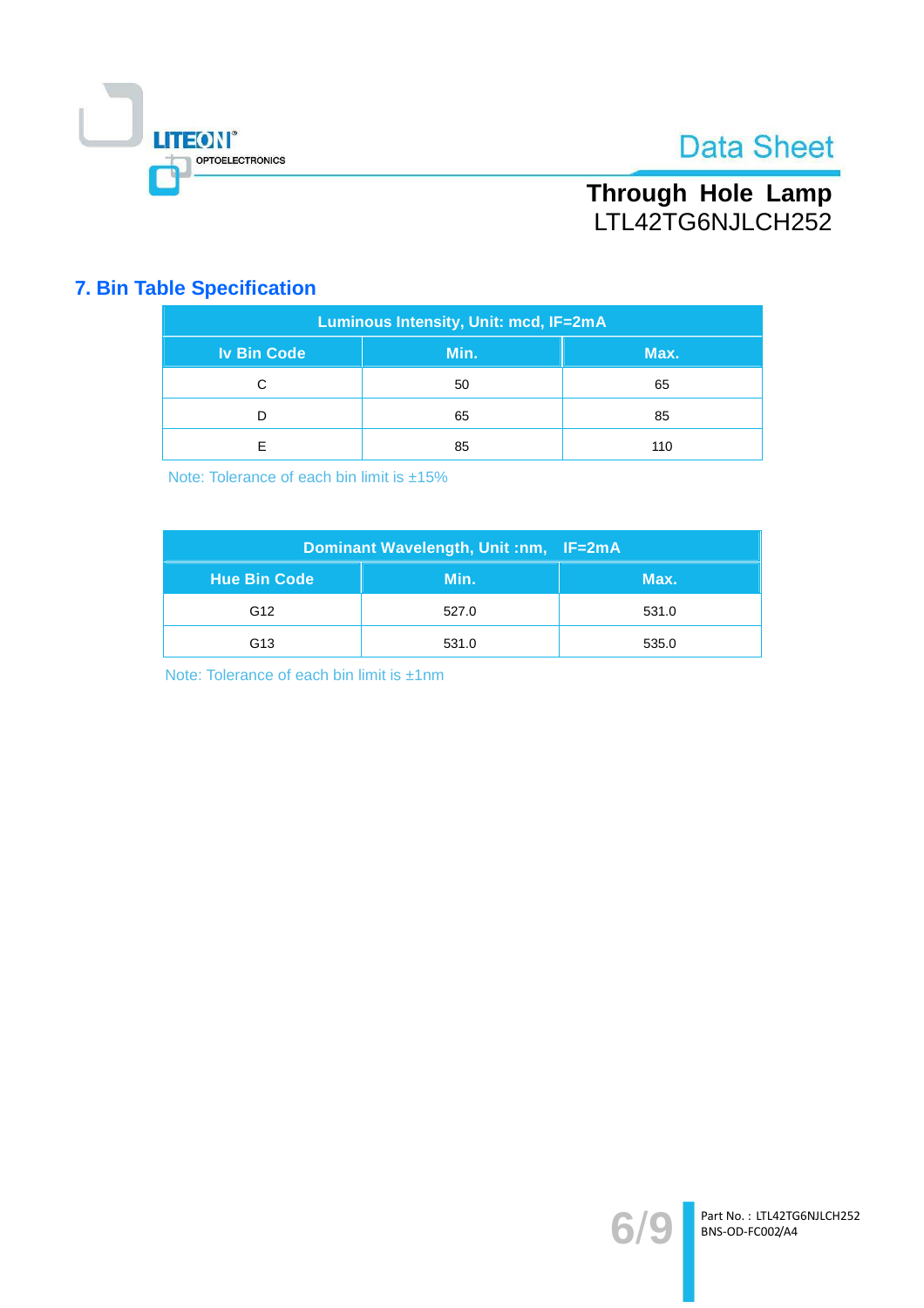

# **Through Hole Lamp** LTL42TG6NJLCH252

## **8. CAUTIONS**

### **8.1. Application**

This LED lamp is good for application of indoor and outdoor sign, also ordinary electronic equipment.

#### 8.2. Storage

The storage ambient for the LEDs should not exceed 30°C temperature or 70% relative humidity. It is recommended that LEDs out of their original packaging are used within three months. For extended storage out of their original packaging, it is recommended that the LEDs be stored in a sealed container with appropriate desiccant or in desiccators with nitrogen ambient.

#### 8.3. Cleaning

Use alcohol-based cleaning solvents such as isopropyl alcohol to clean the LEDs if necessary.

#### 8.4. Lead Forming & Assembly

During lead forming, the leads should be bent at a point at least 3mm from the base of LED lens. Do not use the base of the lead frame as a fulcrum during forming. Lead forming must be done before soldering, at normal temperature. During assembly on PCB, use minimum clinch force possible to avoid excessive mechanical stress.

#### 8.5. Soldering

When soldering, leave a minimum of 2mm clearance from the base of the lens to the soldering point. Dipping the lens into the solder must be avoided. Do not apply any external stress to the lead frame during soldering while the LED is at high temperature.

## **Recommended soldering conditions:**

|                               | <b>Soldering iron</b>                                 | <b>Wave soldering</b>                    |                                                                        |  |
|-------------------------------|-------------------------------------------------------|------------------------------------------|------------------------------------------------------------------------|--|
| Temperature<br>Soldering time | 350℃ Max.<br>3 seconds Max.<br>(one time only)        | Pre-heat<br>Pre-heat time<br>Solder wave | 120℃ Max.<br>100 seconds Max.<br>260℃ Max.                             |  |
| Position                      | No closer than 2mm<br>from the base of the epoxy bulb | Soldering time<br>Dipping Position       | 5 seconds Max.<br>No lower than 2mm from the<br>base of the epoxy bulb |  |

Note: Excessive soldering temperature and/or time might result in deformation of the LED lens or catastrophic failure of the LED.

IR reflow is not suitable process for through hole type LED lamp product. Max temperature of wave soldering is not means that Holder's HDT/Melting temperature.

#### 8.6. Drive Method

An LED is a current-operated device. In order to ensure intensity uniformity on multiple LEDs connected in parallel in an application, it is recommended that a current limiting resistor be incorporated in the drive circuit, in series with each LED as shown in Circuit A below.

#### **Circuit model (A)**





**Circuit model (B)** 

(A) Recommended circuit

(B) The brightness of each LED might appear different due to the differences in the I-V characteristics of those LEDs.



Part No.: LTL42TG6NJLCH252 BNS-OD-FC002/A4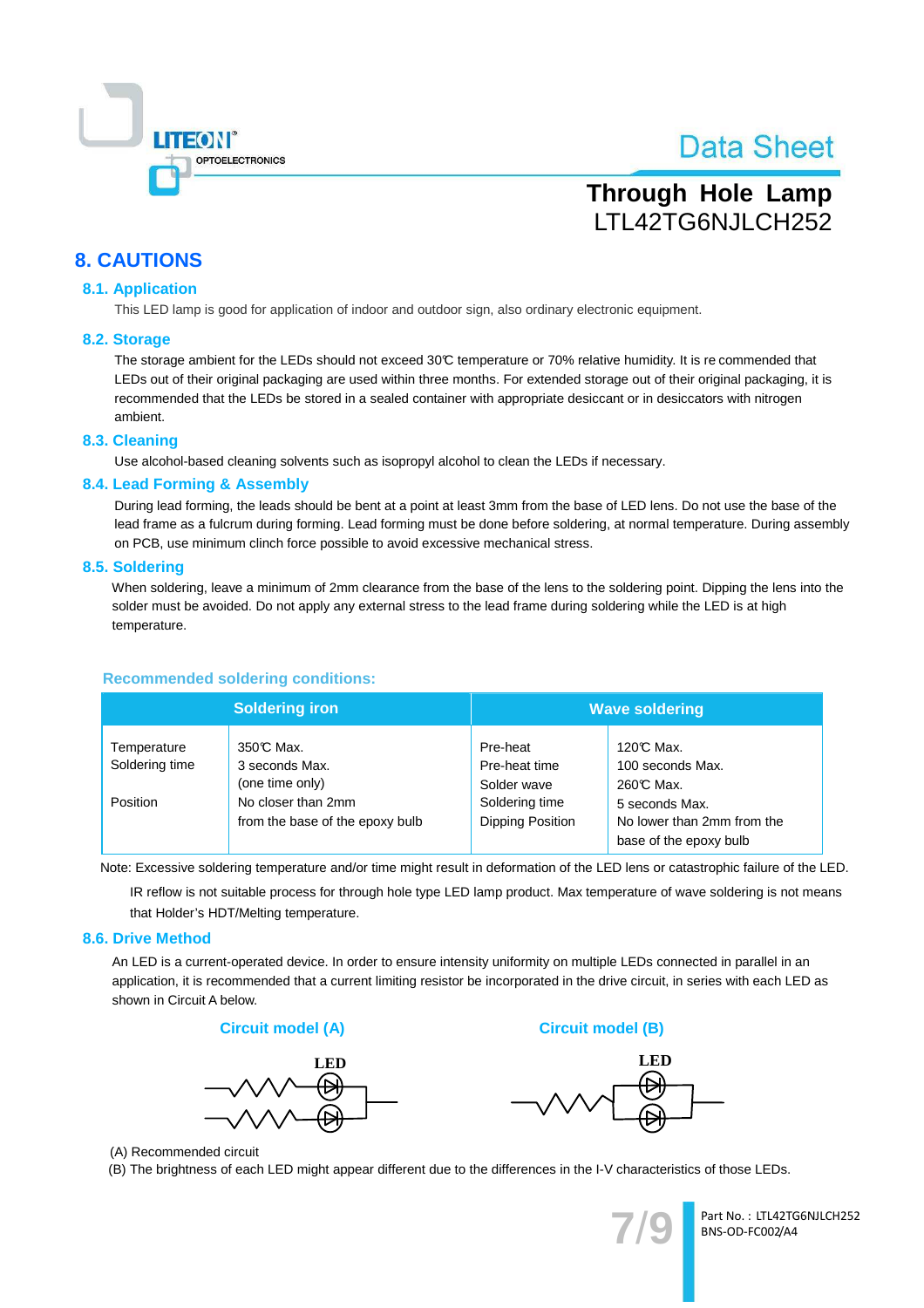

# **Through Hole Lamp** LTL42TG6NJLCH252

## 8.7. ESD (Electrostatic Discharge)

## Static Electricity or power surge will damage the LED. **Suggestions to prevent ESD damage:**

- Use a conductive wrist band or anti- electrostatic glove when handling these LEDs
- All devices, equipment, and machinery must be properly grounded
- Work tables, storage racks, etc. should be properly grounded
- Use ion blower to neutralize the static charge which might have built up on surface of the LEDs plastic lens as a result of friction between LEDs during storage and handing

#### **Suggested checking list:**

#### **Training and Certification**

8.7.1.1. Everyone working in a static-safe area is ESD-certified?

8.7.1.2. Training records kept and re-certification dates monitored?

#### **Static-Safe Workstation & Work Areas**

8.7.2.1. Static-safe workstation or work-areas have ESD signs?

- 8.7.2.2. All surfaces and objects at all static-safe workstation and within 1 ft measure less than 100V?
- 8.7.2.3. All ionizer activated, positioned towards the units?
- 8.7.2.4. Each work surface mats grounding is good?

#### **Personnel Grounding**

- 8.7.3.1. Every person (including visitors) handling ESD sensitive (ESDS) items wear wrist strap, heel strap or conductive shoes with conductive flooring?
- 8.7.3.2. If conductive footwear used, conductive flooring also present where operator stand or walk?
- 8.7.3.3. Garments, hairs or anything closer than 1 ft to ESD items measure less than 100V\*?
- 8.7.3.4. Every wrist strap or heel strap/conductive shoes checked daily and result recorded for all DLs?
- 8.7.3.5. All wrist strap or heel strap checkers calibration up to date?

Note: \*50V for Blue LED.

#### **Device Handling**

8.7.4.1. Every ESDS items identified by EIA-471 labels on item or packaging?

- 8.7.4.2. All ESDS items completely inside properly closed static-shielding containers when not at static-safe workstation?
- 8.7.4.3. No static charge generators (e.g. plastics) inside shielding containers with ESDS items?
- 8.7.4.4. All flexible conductive and dissipative package materials inspected before reuse or recycle?

#### **Others**

- 8.7.5.1. Audit result reported to entity ESD control coordinator?
- 8.7.5.2. Corrective action from previous audits completed?
- 8.7.5.3. Are audit records complete and on file?